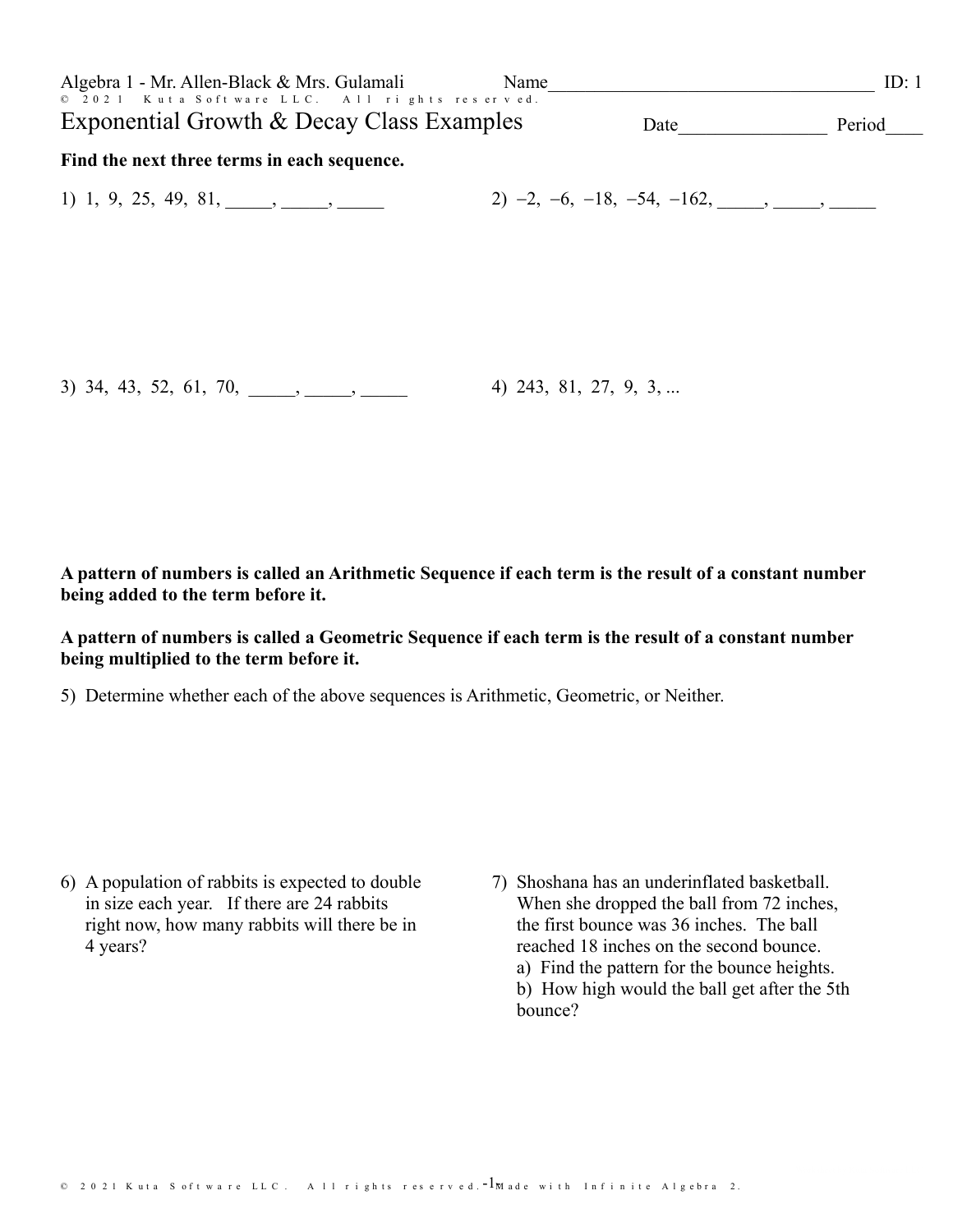**Write an equation for each graph.**







11)

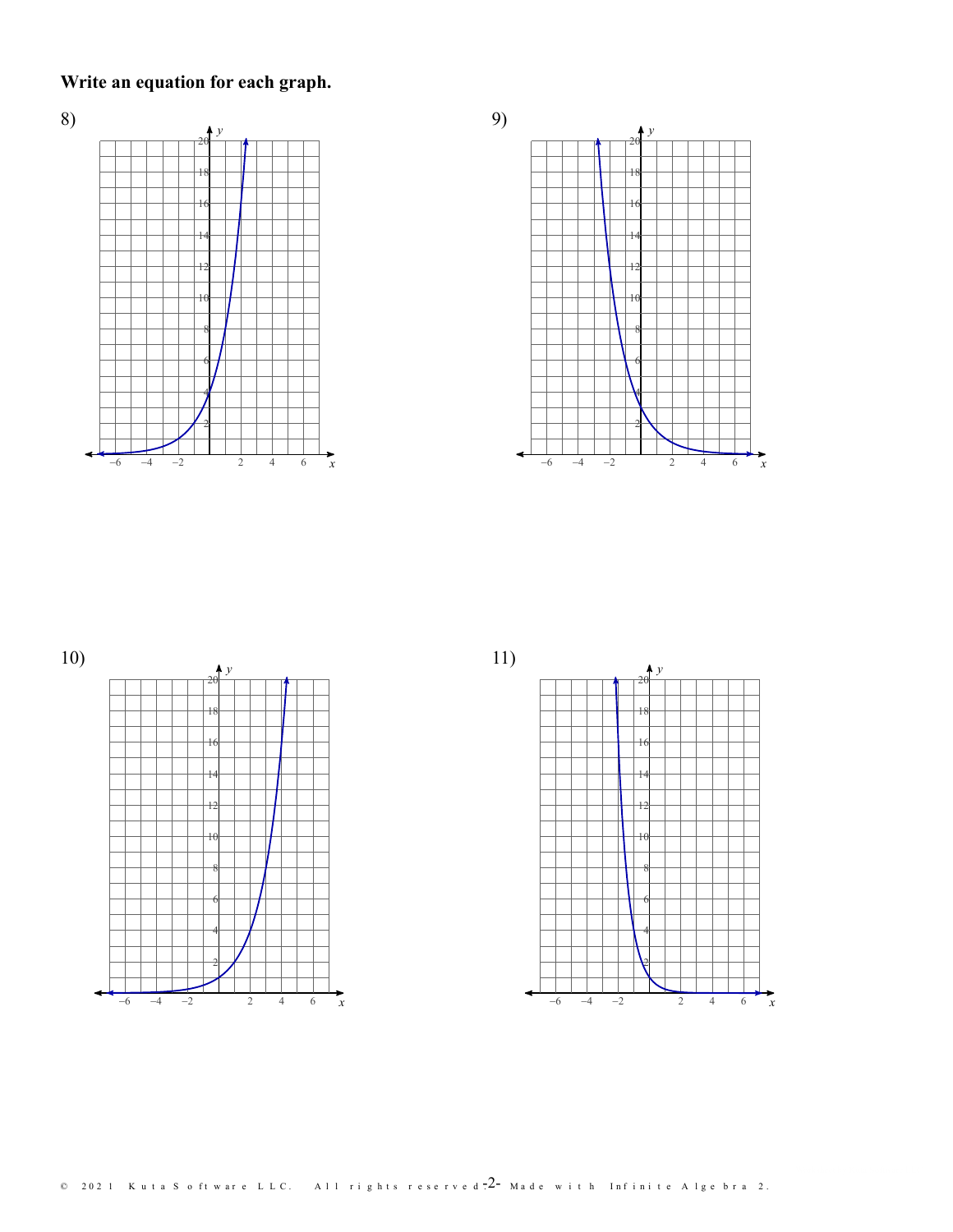# Lets look at the graphs of some exponential Functions: Sketch the graph of each function.

#### 12)  $f(x) = 3 \cdot 2^x$ *x*







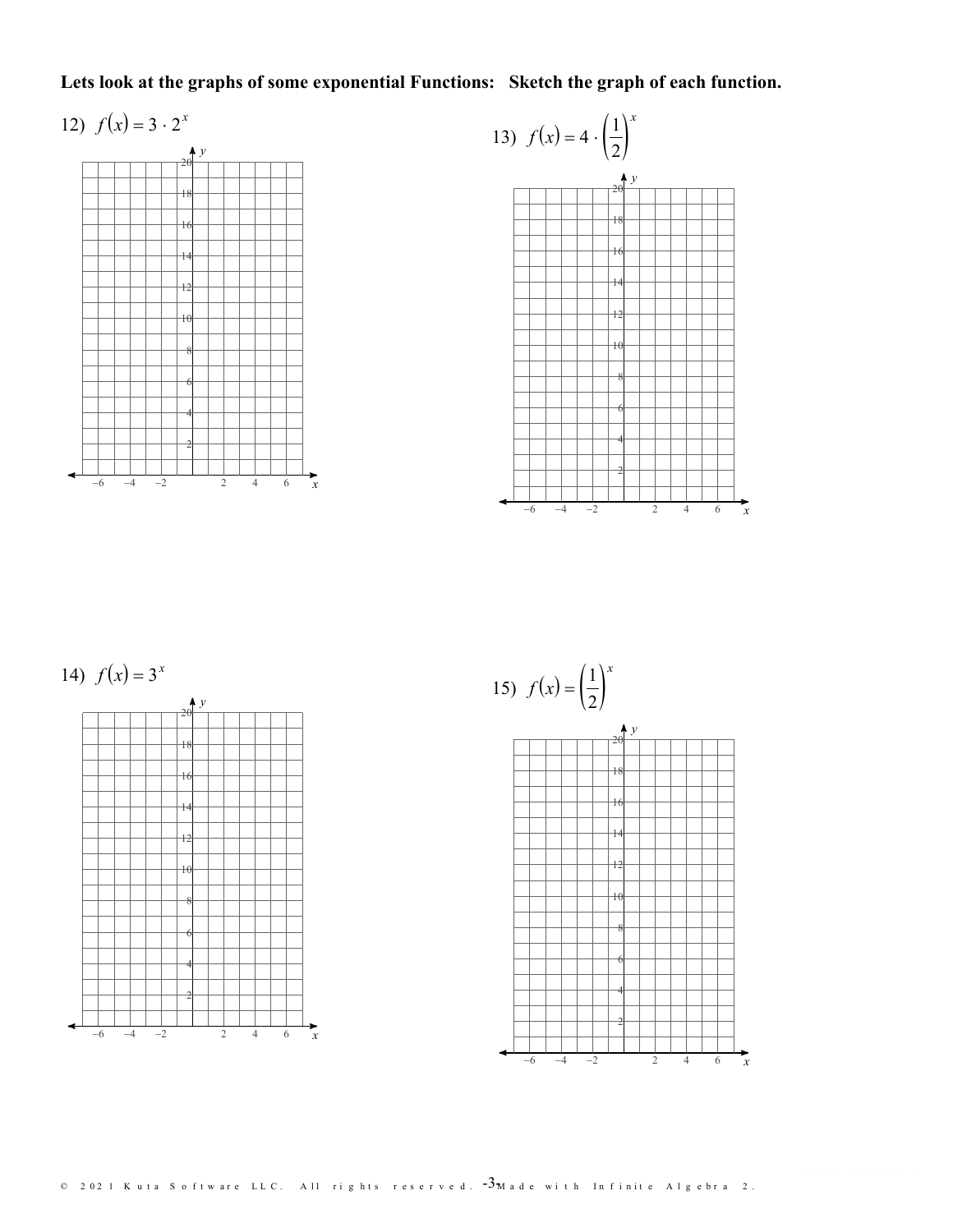16) Mr. Clayton is hoping to expand the Vocal Department. He is planning to accept enough students to make the department 5% bigger each year. This year, there are 325 vocal students.

a) Write an equation that will predict how many students there will be in *x* years, as long as Mr. Clayton continues with his plan.

- b) How many students will Mr. Clayton have in 4 years?
- c) If he the plan continued, how many students would Mr. Clayton have in 2 decades?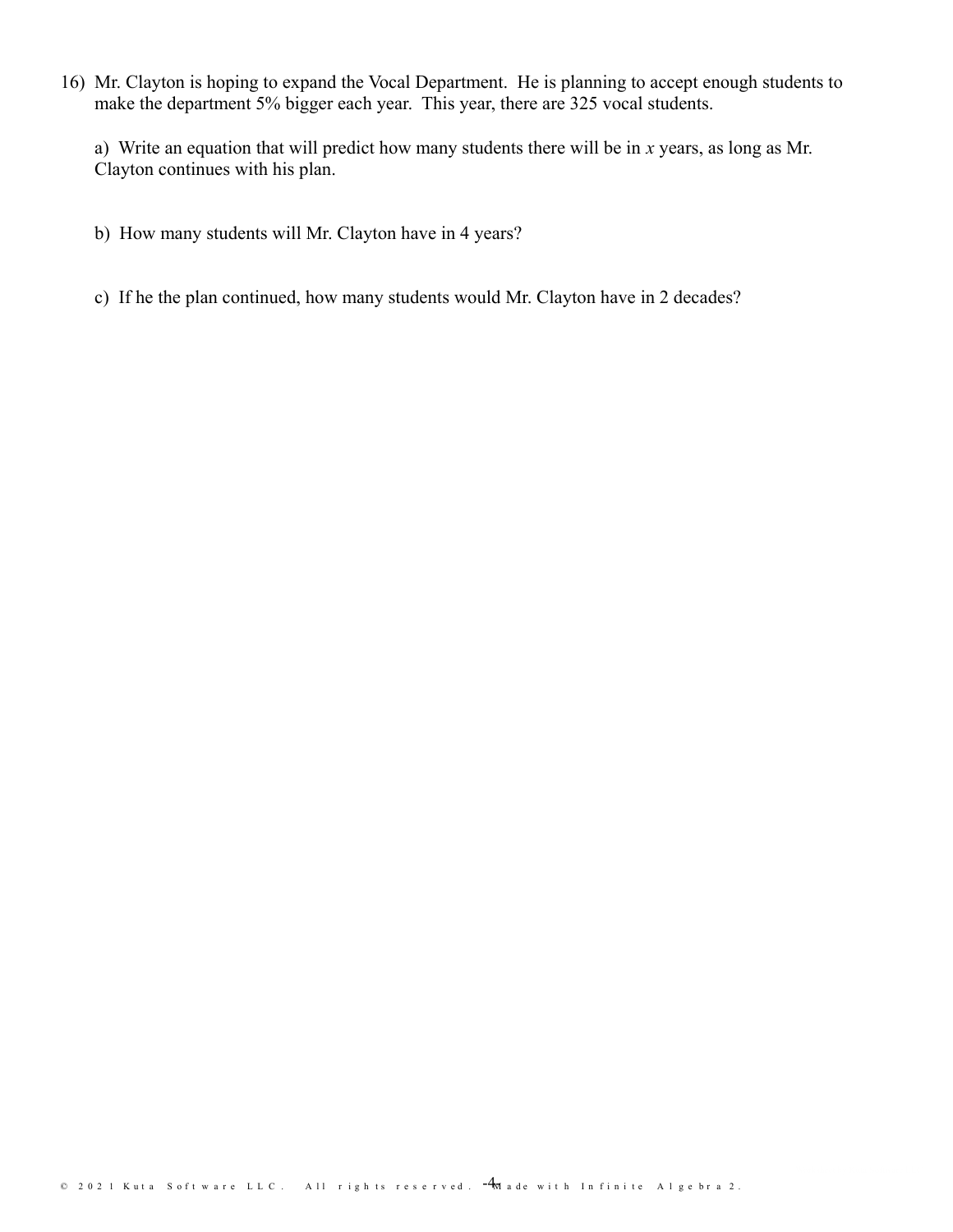| Algebra 1 - Mr. Allen-Black & Mrs. Gulamali<br>© 2021 Kuta Software LLC. All rights reserve d. | Name                          |                                            | ID: $1$ |  |
|------------------------------------------------------------------------------------------------|-------------------------------|--------------------------------------------|---------|--|
| Exponential Growth & Decay Class Examples                                                      |                               | Date                                       | Period  |  |
| Find the next three terms in each sequence.                                                    |                               |                                            |         |  |
| 1) 1, 9, 25, 49, 81, $\qquad \qquad$ , $\qquad$                                                |                               | $2)$ -2, -6, -18, -54, -162, _____, _____, |         |  |
| 121, 169, 225                                                                                  |                               | $-486, -1458, -4374$                       |         |  |
|                                                                                                |                               |                                            |         |  |
|                                                                                                |                               |                                            |         |  |
|                                                                                                |                               |                                            |         |  |
| $3)$ 34, 43, 52, 61, 70, , ,                                                                   | 4) 243, 81, 27, 9, 3,         |                                            |         |  |
| 79, 88, 97                                                                                     | $1, \frac{1}{3}, \frac{1}{9}$ |                                            |         |  |
|                                                                                                |                               |                                            |         |  |

A pattern of numbers is called an Arithmetic Sequence if each term is the result of a constant number being added to the term before it.

#### A pattern of numbers is called a Geometric Sequence if each term is the result of a constant number being multiplied to the term before it.

5) Determine whether each of the above sequences is Arithmetic, Geometric, or Neither.

- 6) A population of rabbits is expected to double in size each year. If there are 24 rabbits right now, how many rabbits will there be in 4 years?
- 7) Shoshana has an underinflated basketball. When she dropped the ball from 72 inches, the first bounce was 36 inches. The ball reached 18 inches on the second bounce. a) Find the pattern for the bounce heights. b) How high would the ball get after the 5th bounce?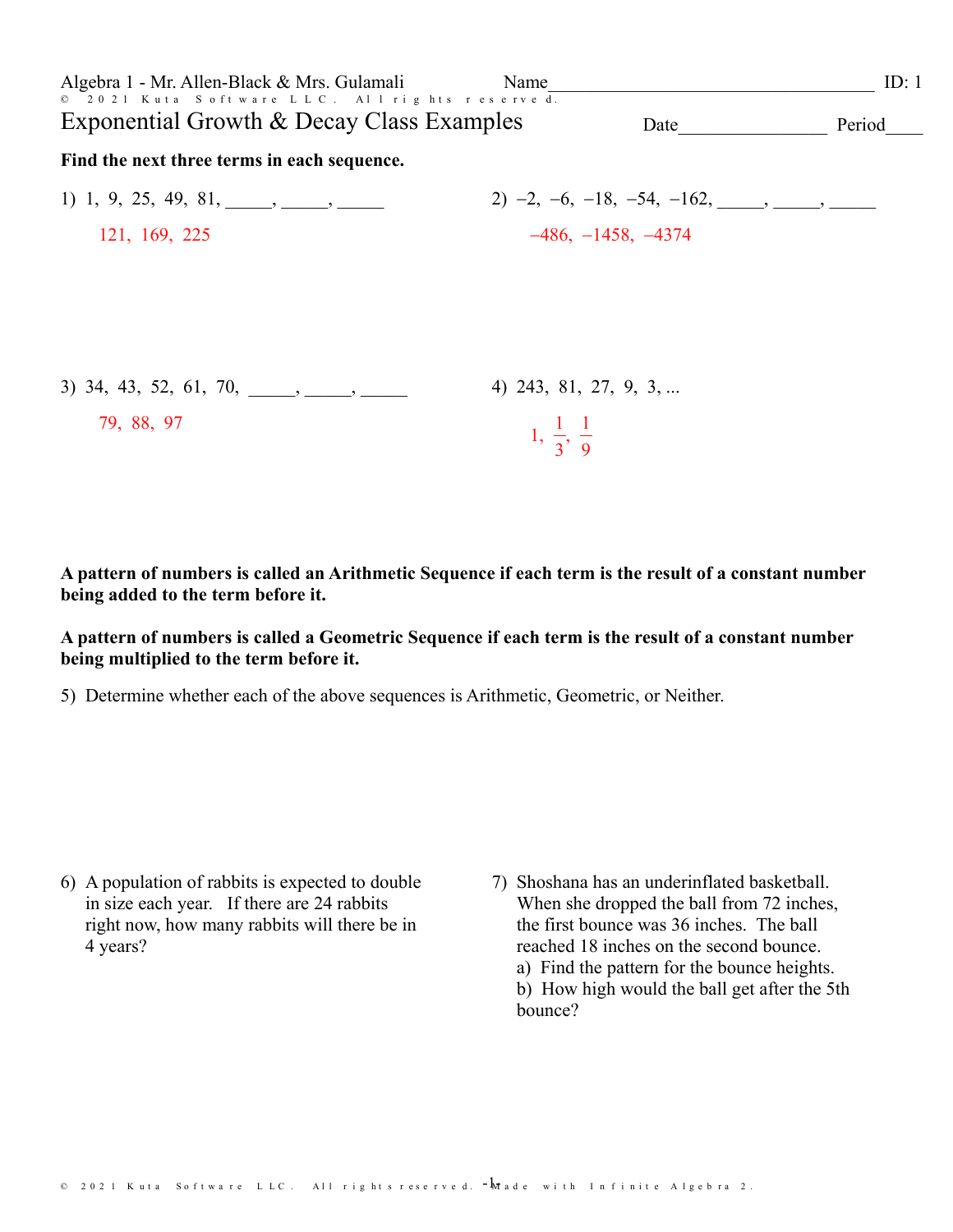**Write an equation for each graph.**







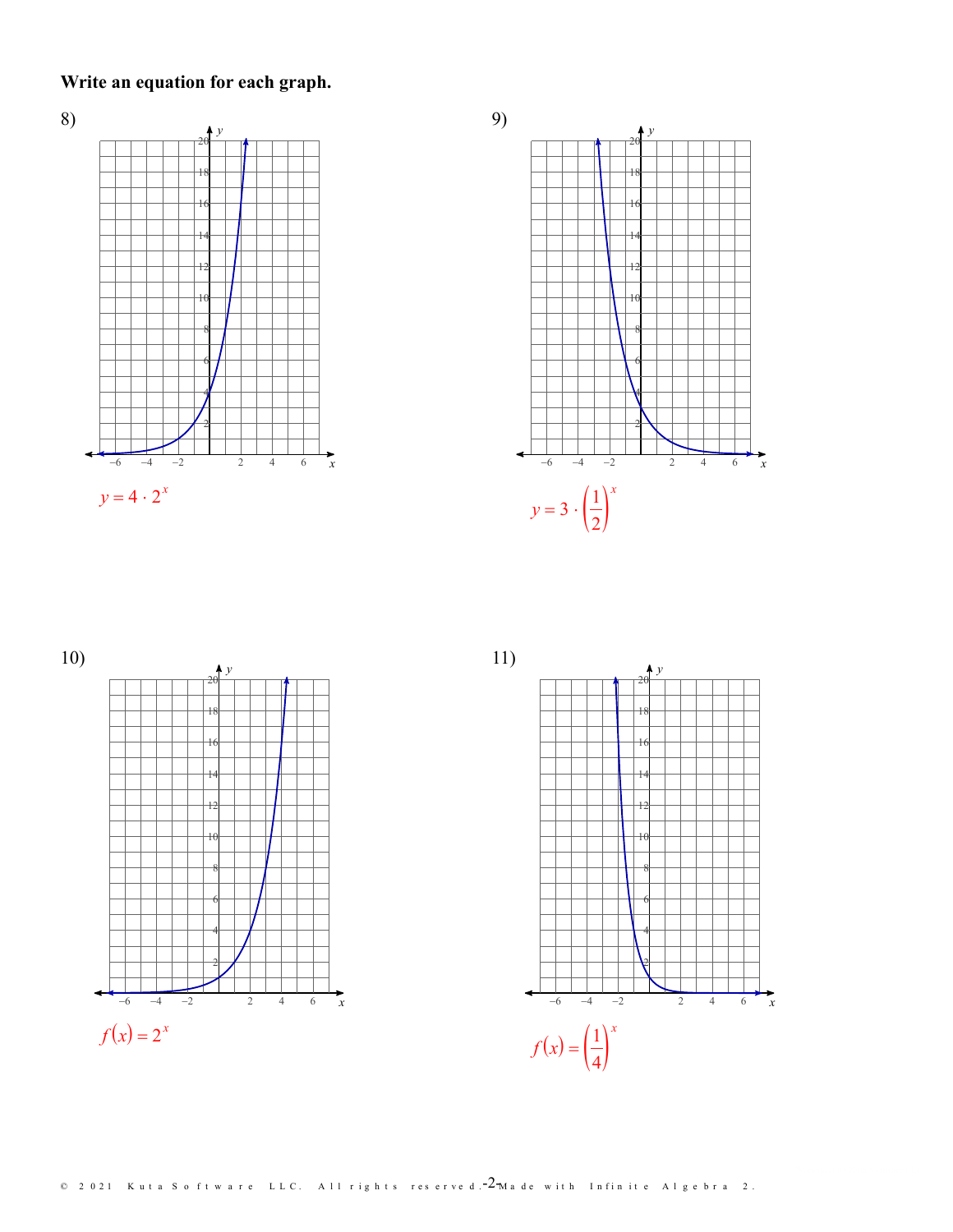# Lets look at the graphs of some exponential Functions: Sketch the graph of each function.

# 12)  $f(x) = 3 \cdot 2^x$